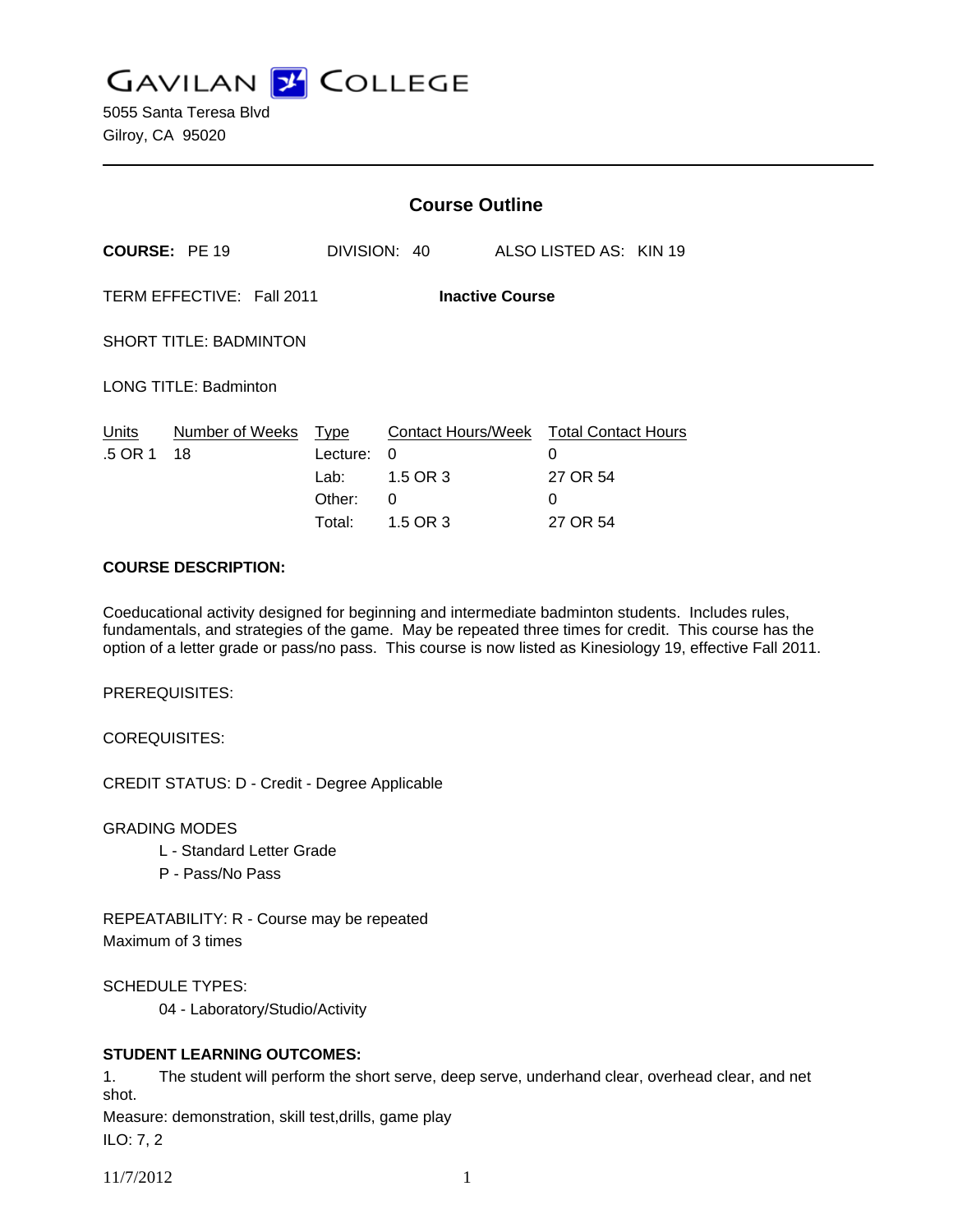## GE-LO: E1

2. The student will demonstrate singles and doubles strategies. Measure: performance, game play ILO: 7, 2, 1, 4 GE-LO: E1

3. The student will apply the rules, including scoring, in both singles and doubles.

Measure: demonstration, written exam, oral exam

ILO: 2, 7, 1, 4 GE-LO: A1, A2

# **CONTENT, STUDENT PERFORMANCE OBJECTIVES, OUT-OF-CLASS ASSIGNMENTS**

Inactive Course: 11/08/2010

This course is now listed as Kinesiology 19, effective Fall 2011.

Curriculum Approval Date: 04/27/2009

4.5 - 9 Hours

Discuss course syllabus, class procedures and grading. Introduce the forehand and backhand strokes, including the grip, wrist snap, swing and footwork. Demonstrate and practice low serve. Explain when this serve would be used. Discuss, demonstrate and practice the high serve. Explain, demonstrate and practice net play. Practice, in combination, a serve, return and net play.

SPO: The student will explain the situations when a low serve would be used and when a high serve would be used. They will demonstrate a forehand, backhand, low serve, high serve, and net play.

#### 6 - 12 Hours

Review and continue working on strokes presented earlier. Emphasis will be on the fundamentals. Teach the underhand clear and the overhead clear. Introduce and practice the smash. Utilize the serve and rally to work on the techniques for the various strokes. Singles game play, including scoring, rules, and strategies will be described. A variety of modified games will be utilized to help develop skills and knowledge for singles play.

SPO: The student will demonstrate the underhand clear, the overhead clear, and the smash. They will discuss the rules and strategies involved in singles play.

## 4.5 - 9 Hours

Continue using a variety of modified games to practice all the strokes learned to date. Incorporate singles game play into the class. This could be done through a variety of tournament formats. Presentation and demonstration on the drive and the drop shot.

SPO: Students will participate in singles play where they will demonstrate a variety of strokes and be able to utilize the rules and strategies of the game. They will demonstrate the drive and the drop shot.

#### 4.5 - 9 Hours

Review the drive and the drop shot and continue working on all the strokes. Explain and have doubles scoring demonstrated. Provide opportunities for the students to practice doubles serving and scoring. Discuss doubles teamwork, including the rules, positioning, and strategies of the game.

SPO: The student will describe and demonstrate doubles scoring. They will explain the rules, positioning, and strategies for the game of doubles.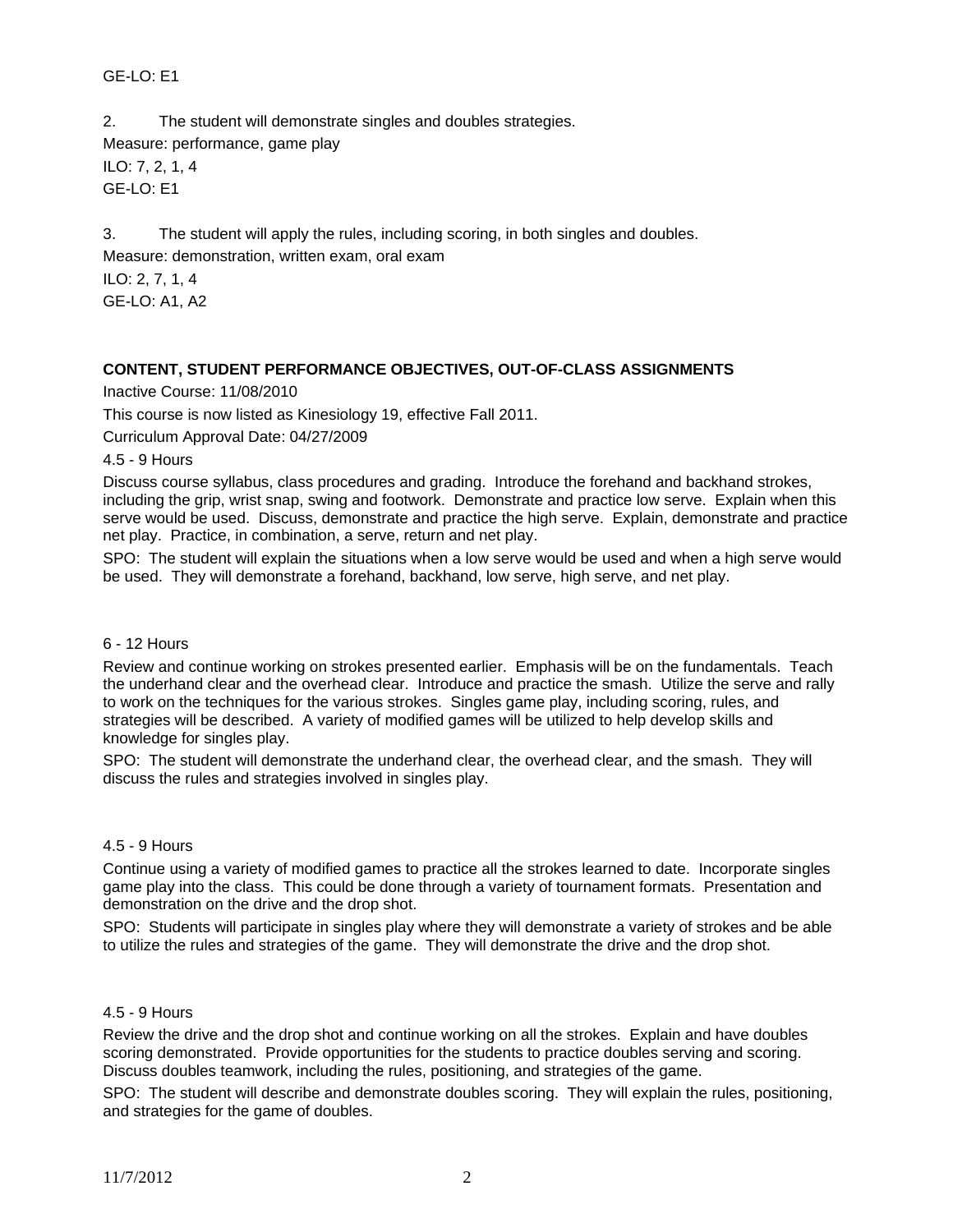#### 6 - 12 Hours

Review all skills, rules, and strategies. Utilize a variety of tournament formats which allow the students to incorporate their skills into singles and doubles play. Skill testing will be completed.

SPO: The students will participate in game play. They will demonstrate their skills, knowledge of the rules, and strategies of the game of badminton.

## 2 Hours Written final.

### **Hours**

This is a skill building class where the students' skills or proficiencies will be enhanced by supervised repetition and practice in class.

## **METHODS OF INSTRUCTION:**

demonstration, lecture, discussion

### **METHODS OF EVALUATION:**

| The types of writing assignments required:              |             |  |  |  |  |
|---------------------------------------------------------|-------------|--|--|--|--|
| None                                                    |             |  |  |  |  |
| The problem-solving assignments required:               |             |  |  |  |  |
| None                                                    |             |  |  |  |  |
| The types of skill demonstrations required:             |             |  |  |  |  |
| Performance exams                                       |             |  |  |  |  |
| The types of objective examinations used in the course: |             |  |  |  |  |
| Multiple choice                                         |             |  |  |  |  |
| True/False                                              |             |  |  |  |  |
| Matching items                                          |             |  |  |  |  |
| Other category:                                         |             |  |  |  |  |
| Requires student participation                          |             |  |  |  |  |
| The basis for assigning students grades in the course:  |             |  |  |  |  |
| Writing assignments:                                    | $0\% - 0\%$ |  |  |  |  |
| Problem-solving demonstrations: 0% - 0%                 |             |  |  |  |  |
| Skill demonstrations:                                   | 40% - 60%   |  |  |  |  |
| Objective examinations:                                 | 10% - 30%   |  |  |  |  |
| Other methods of evaluation: 30% - 60%                  |             |  |  |  |  |

## **REPRESENTATIVE TEXTBOOKS:**

n/a

# **ARTICULATION and CERTIFICATE INFORMATION**

 Associate Degree: GAV E1, effective 199650 CSU GE: